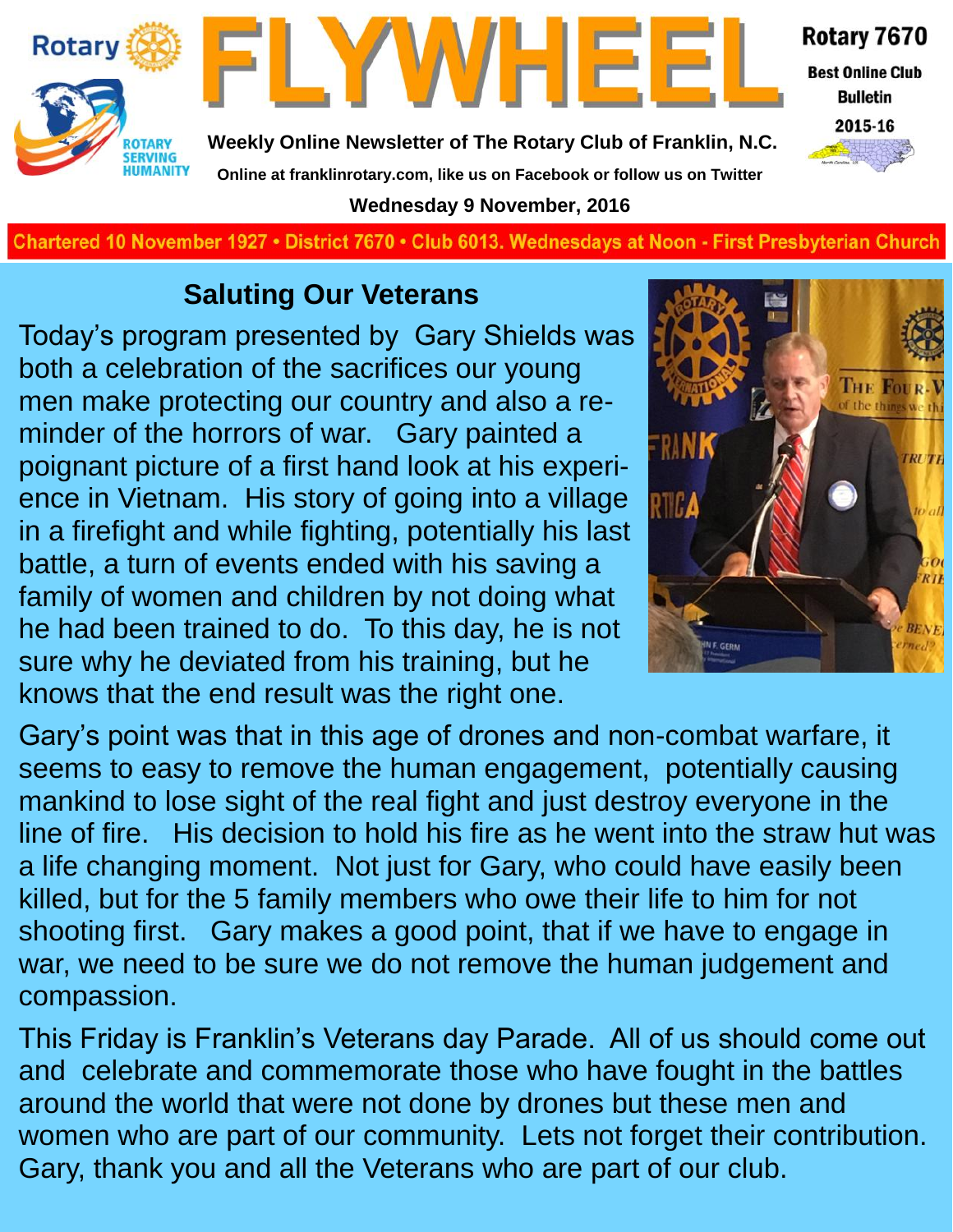



Rotary 7670

**Best Online Club Bulletin** 

**Weekly Online Newsletter of The Rotary Club of Franklin, N.C. Online at franklinrotary.com, like us on Facebook or follow us on Twitter Wednesday 9 November, 2016**



**Charted November 29, 1927 • District 7670 • Club 6013 Wednesdays at Noon - First Presbyterian Church**

### **More Giving to Cart**

Congrats to RC of Franklin's Jacob Reiche who was recognized on Wednesday for giving \$100 to the CART Fund. Great work Jacob! Don't



forget to bring your blue jars to the November 16th meeting as we empty them into the big blue bucket.

### **Club Christmas Party**

The Rotary Club of Franklin Christmas



Party is scheduled for Thursday December 15th at Mill Creek. Mark your calendars..this is always a great time of fellowship. Sign up and more details to follow! Our inbound exchange stu-

dent Bea plans on attending and we look forward to the fellowship. On November 2nd Bea was presented some winter wear by the club.

### **Great Job on 4 Way Test**

Amy Manshack thanked all those members who participated in the fall 4 Way Test Sessions. There will be a session in the Spring at MEC. More details to follow

### **T Giving Dinner**

On Wednesday the RC of Franklin made its annual contribution to First

**Presbyterian** Church of Franklin's community **Thanksgiving** Dinner.



### **Foundation Banquet This Saturday**

Mark your calendars for the district foundation banquet Saturday November 12th at the Renaissance Hotel in Asheville. Cost is \$50 per Rotarian. The club will reimburse 425 of that. Sign up today on DacDb. Event starts 6p with a cash bar and 630p dinner.

### **Rotary Service 11/16**



Prayer/Pledge: Jimmy Villiard

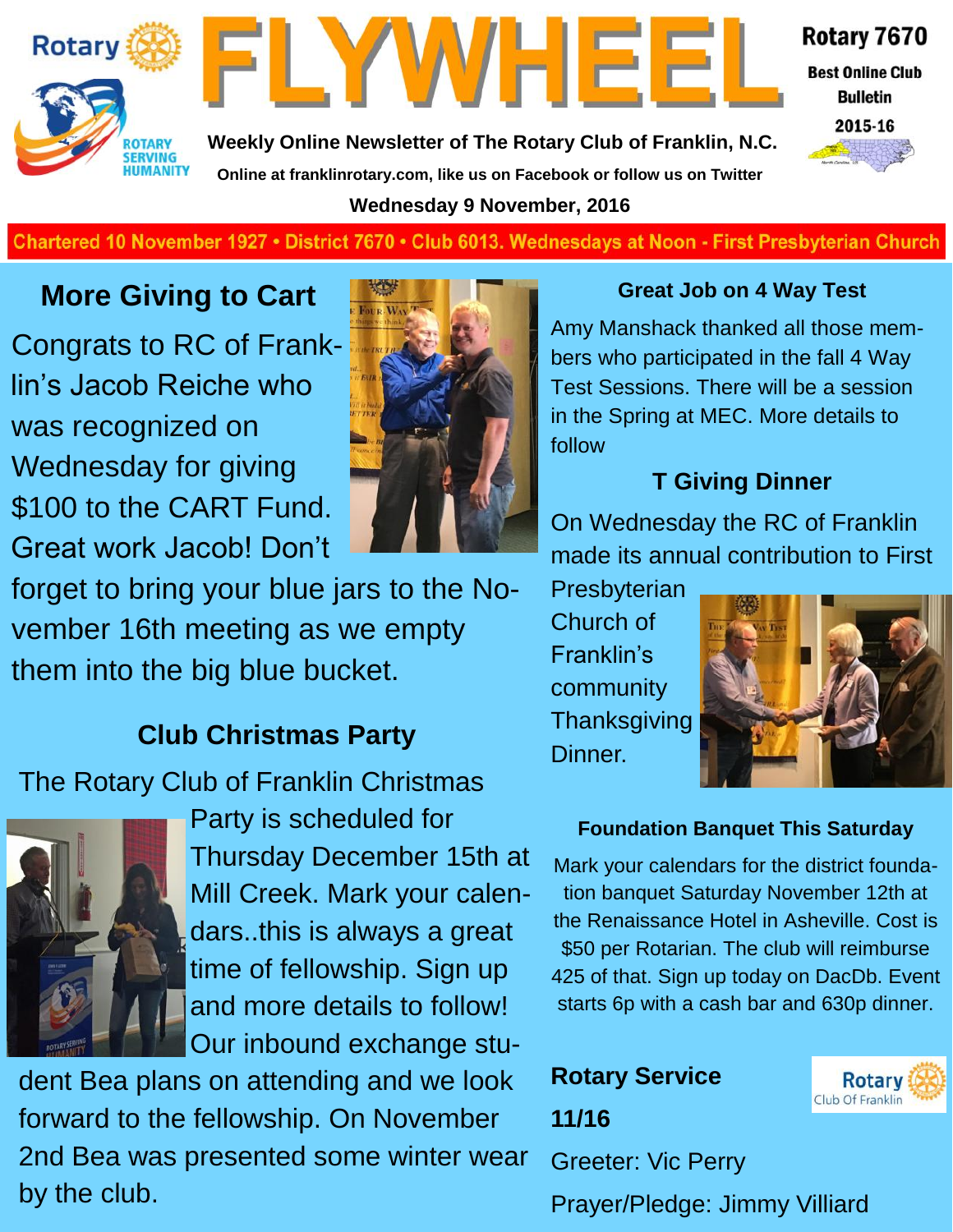



Rotary 7670

**Best Online Club Bulletin** 

2015-16

**Weekly Online Newsletter of The Rotary Club of Franklin, N.C. Online at franklinrotary.com, like us on Facebook or follow us on Twitter**

**Wednesday 9 November, 2016**

**Charted November 29, 1927 • District 7670 • Club 6013 Wednesdays at Noon - First Presbyterian Church**

### **BREW Meeting Next Thursday!**

Club BREW Chair Nancie Wilson wants to remind everyone that the next BREW Fellowship Meeting will be Thursday 11/17 at the Rathskeller in Franklin. Non members are also invited and encouraged to attend! Meeting starts 530p.

### **Only ONE More Month to SAVE on a LOW Registration Fee for the 2017 RI Convention in Atlanta**

This is a once in a lifetime opportunity. Cost of registration has gone up a little bit but you can still register for **ONLY \$340** until December15) Here's the link for registering for the convention…

[www.riconvention.org/en/atlanta](http://www.riconvention.org/en/atlanta) **Also you need to hurry because hotel rooms in Atlanta are booking Fast!!!! Here is some additional incentives for registering NOW!…** You can still get \$65 reimbursement AND earn a PHF for your club by registering the highest percentage of Rotarians in your club category size for the International Convention in Atlanta June 10-14, 2017 AND a PHF for registering the highest percentage of Rotarians in your club cate-

gory size for the Young Leaders and District Conference in Hickory April 28-30, 2017!!



November is Rotary Foundation month and the club talked about several projects tied in with the foundation including Read2Me, the Kenya water project, and Peru Project. Your contribution

makes these projects possible. See Mike Norris and make your contribution today!



# Foundation Education! Fred's Funnies



**Phyllis Dillerisms…….**

**Whatever you may look like, marry a man your own age. As your beauty fades, so will his eyesight.**

**Housework can't kill you, but why take a chance?**

**Cleaning your house while your kids are still growing up is like shoveling the sidewalk before it stops snowing.**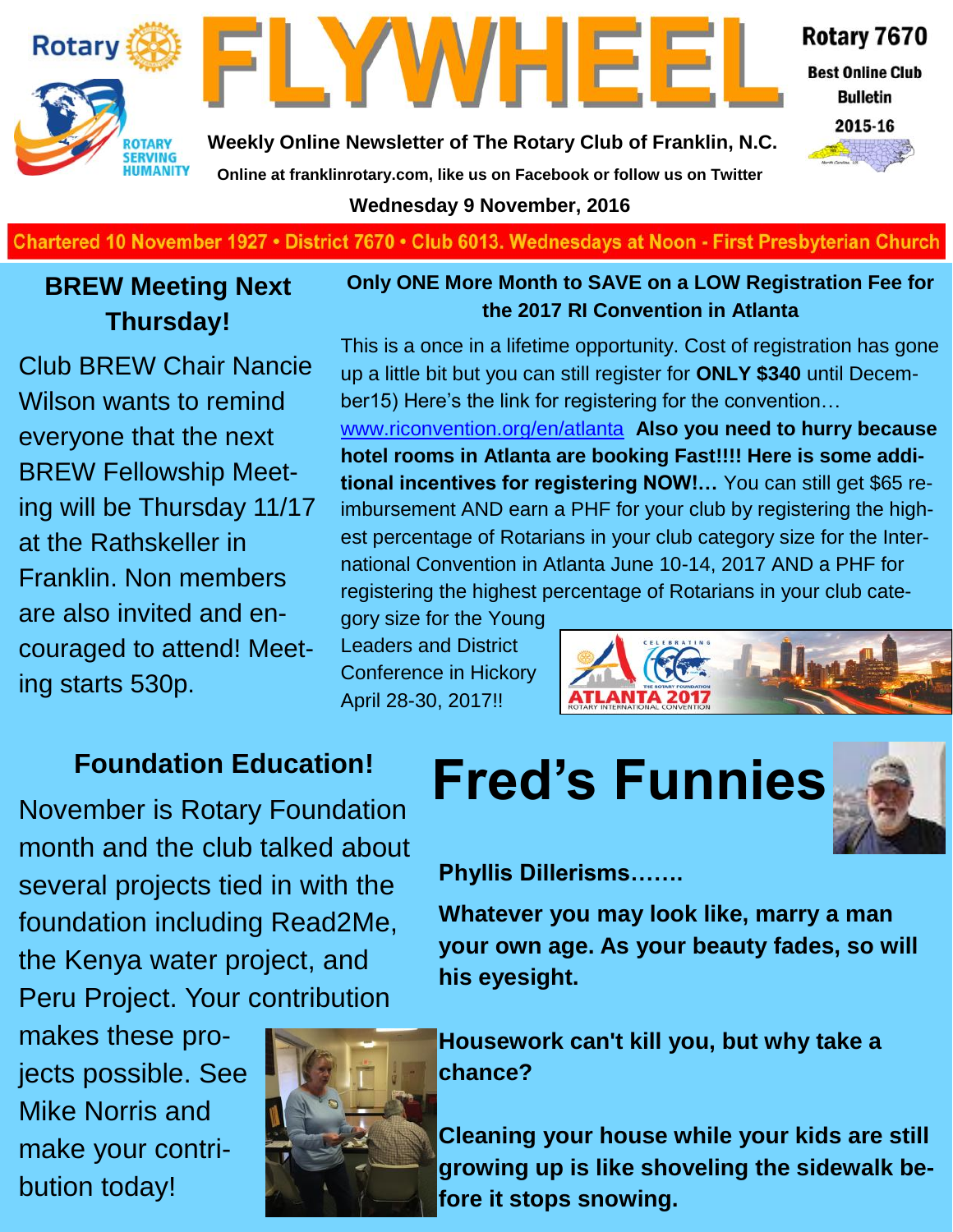

### **Going To Panama in 2017 to Continue Project Panama**

In the spring of 2017 (March 24 – April 3) a team will once again visit Panama. The journey will be 10 days in duration with one full day spent in Panama City visiting historical sites including the Panama Canal, Another visiting and working in an Emberra Village on the Chagres River, several days in the Boquete area working in rural schools, and several days in Bocas del Toro working at a very remote indigenous school. Medical clinics will be conducted and repairs and renovations will be made to schools Personal cost per individual is currently estimated to be between \$1700 and \$1800 which will cover round trip airfare from the US, bus and air transportation, hotel accommodations, and meals while in Panama. Team members are required to have current passports and an international health insurance policy

The Franklin and Sylva Clubs will be primary sponsors of the project and provide team leadership, assist in identifying team members, and undertake fund raising activities in support of the project. The Boquete Club will identify work sites, provide all logistics related to the work "in country", as well as arrange one or two cultural gatherings to increase the team's understanding of the country and its people.

A non-refundable deposit of \$100 is due with application prior to December 16, 2016. One payment of \$500 is due on January 15 and 2 equal payments of \$600 are due on February 15 and March 15. For an application to participate email Sandy Frazier at sandliz222@frontier.com

### **Getting Youth Going Around Area 1**

AG Sean and District Interact Co-Chair John Short of the RC of Franklin made a stop in Murphy on Monday along with DGND Tiffany Ervin. (Pictured with Gibson and Ervin is Murphy PND Trevis Hicks). The group discussed the continued efforts to form an Interact Club between both Clay and Murphy Clubs. Looks like things are progressing.

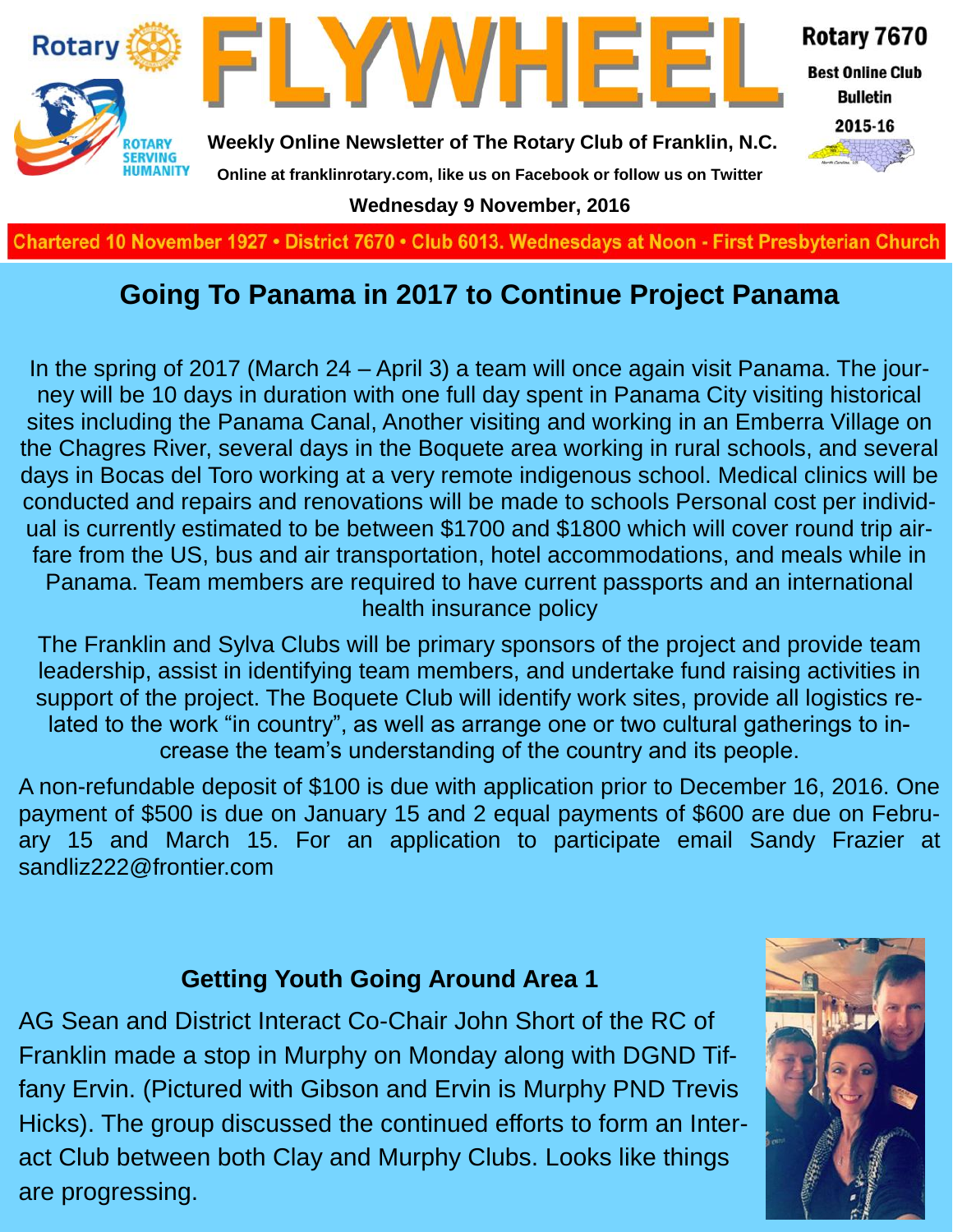

**Charted November 29, 1927 • District 7670 • Club 6013 Wednesdays at Noon - First Presbyterian Church**

### **Notes from The Top**

The old adage about not being able to see the forest for the trees came to mind this week as we celebrate Foundation Month. It took going to Clay County and sharing our plan for our Peru Sanitation Project for me to realize just how BIG the forest really is. Clay County Rotary, a group of 12 Rotarians wanted to know how they could help with a Global Project. It dawned on me that our Global Peru project had become a forest. We have received help from 6 different clubs from NC to Florida to Peru and from small struggling clubs to very wealthy clubs. What united all

the clubs was a desire to do good in the world, what made all this possible was the Rotary Foundation. Yesterday in our meeting, Mike Norris again helped me realize just how much one club (one tree) can accomplish. We have the Community Care Clinic, Read2Me, Peru Sanitation, and now the Kenya Water Project we are helping the Franklin Daybreak club complete.

If you have signed up to attend the Foundation Banquet in Asheville this Saturday, THANK YOU. If you have not, consider going, it is not too late.

On another note, please remember the Firemen who are working to protect our homes, our forest lands and the natural beauty of our area. Lenny